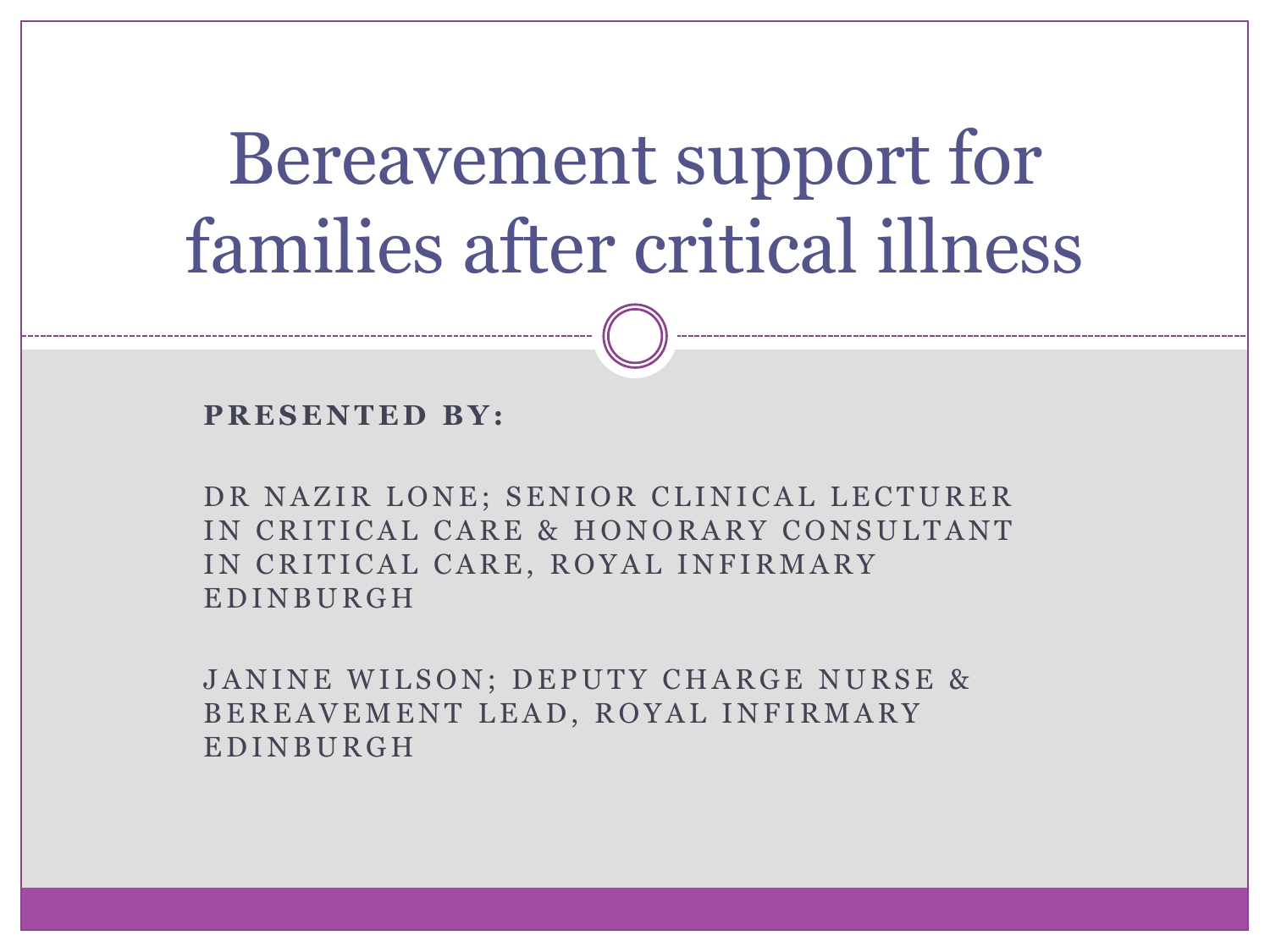### Topics

- Overview of critical care
- Impact of covid-19 pandemic on end of life & bereavement
- What support we offer families following a death
- Benefits & limitations of service
- Example cases
- Quality improvement project funded by the Scottish Partnership for Palliative Care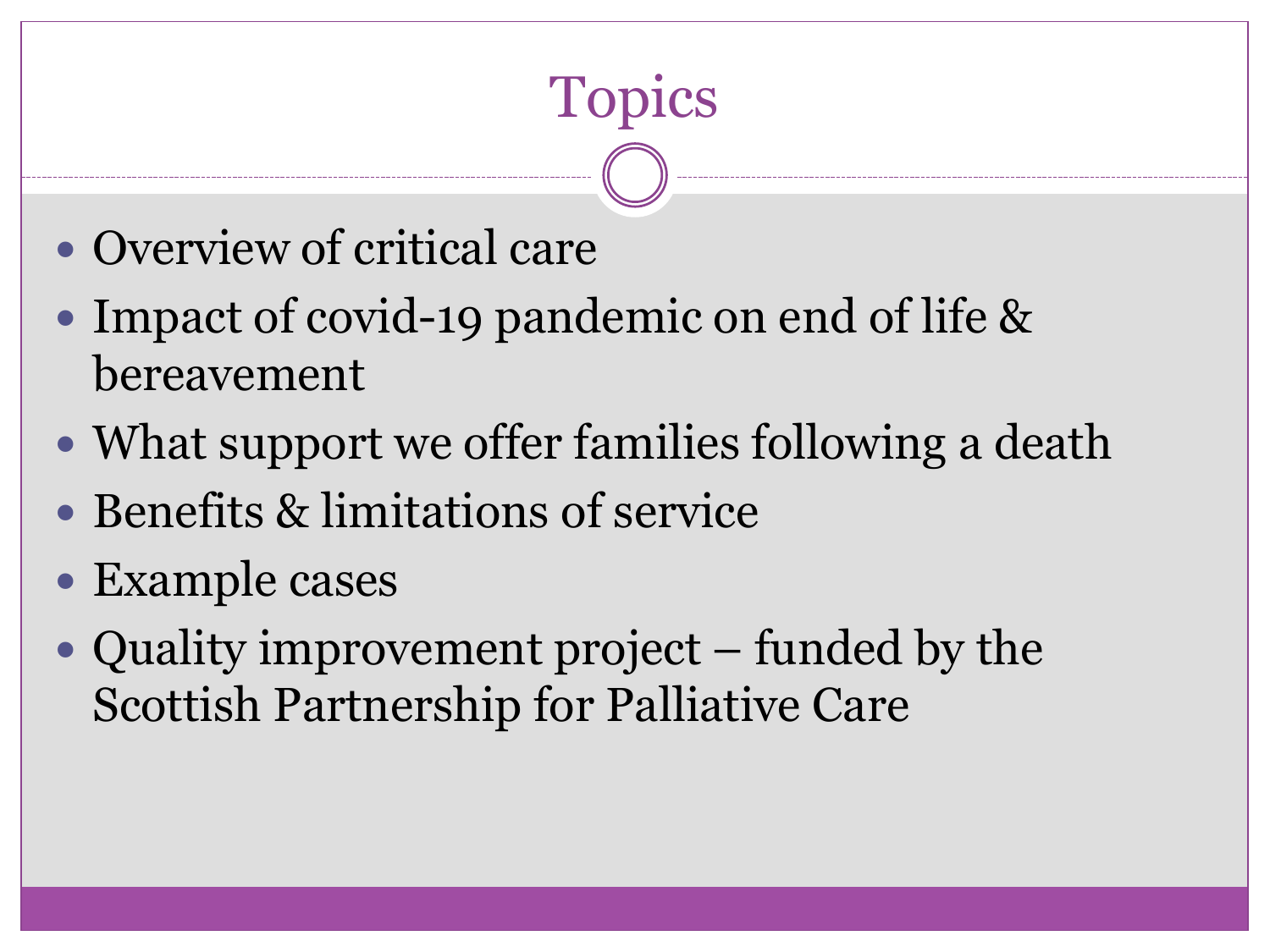#### **Overview**



- $\cdot$  42 beds split into 4 pods
- General ICU trauma, neuro & transplant
- 260 nurses
- Scary & alien environment for patients & families
- Preparation is essential
- Patient's can be unconscious
- Assurance that the patient is comfortable & pain free

"Recovery from Critical Illness, The University of Edinburgh" https://www. ed.ac.uk/ush er/anaesthesi [a/research/re](https://www.ed.ac.uk/usher/anaesthesia/research/recovery-critical-illness) coverycriticalillness Access ed on 23/11/2021 12:18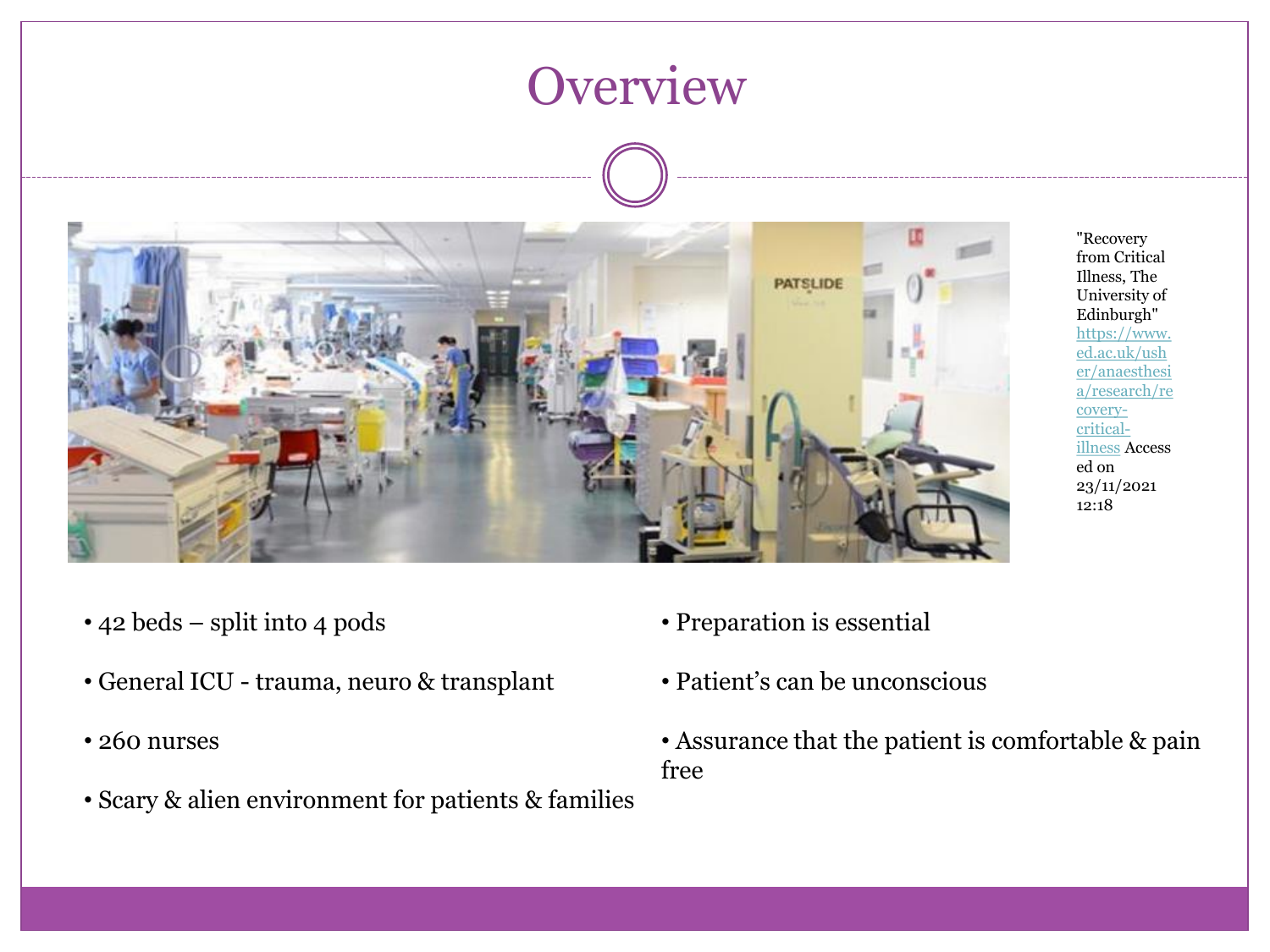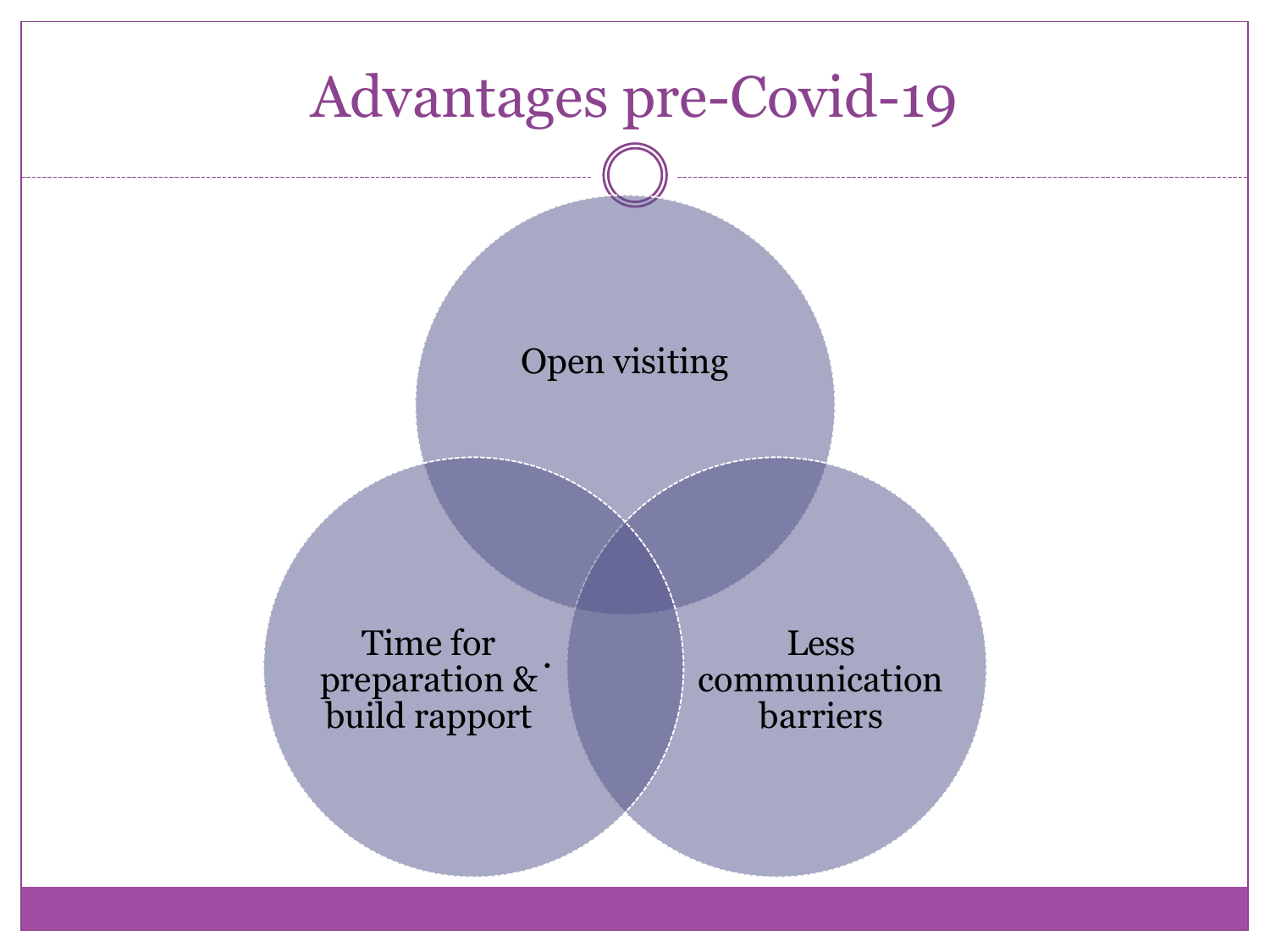#### During Covid-19

- Difficult phone calls
- Families alone at home
- Reduced amount of support for families
- PPE affecting communication
- Visitation halted
- Terrifying for patients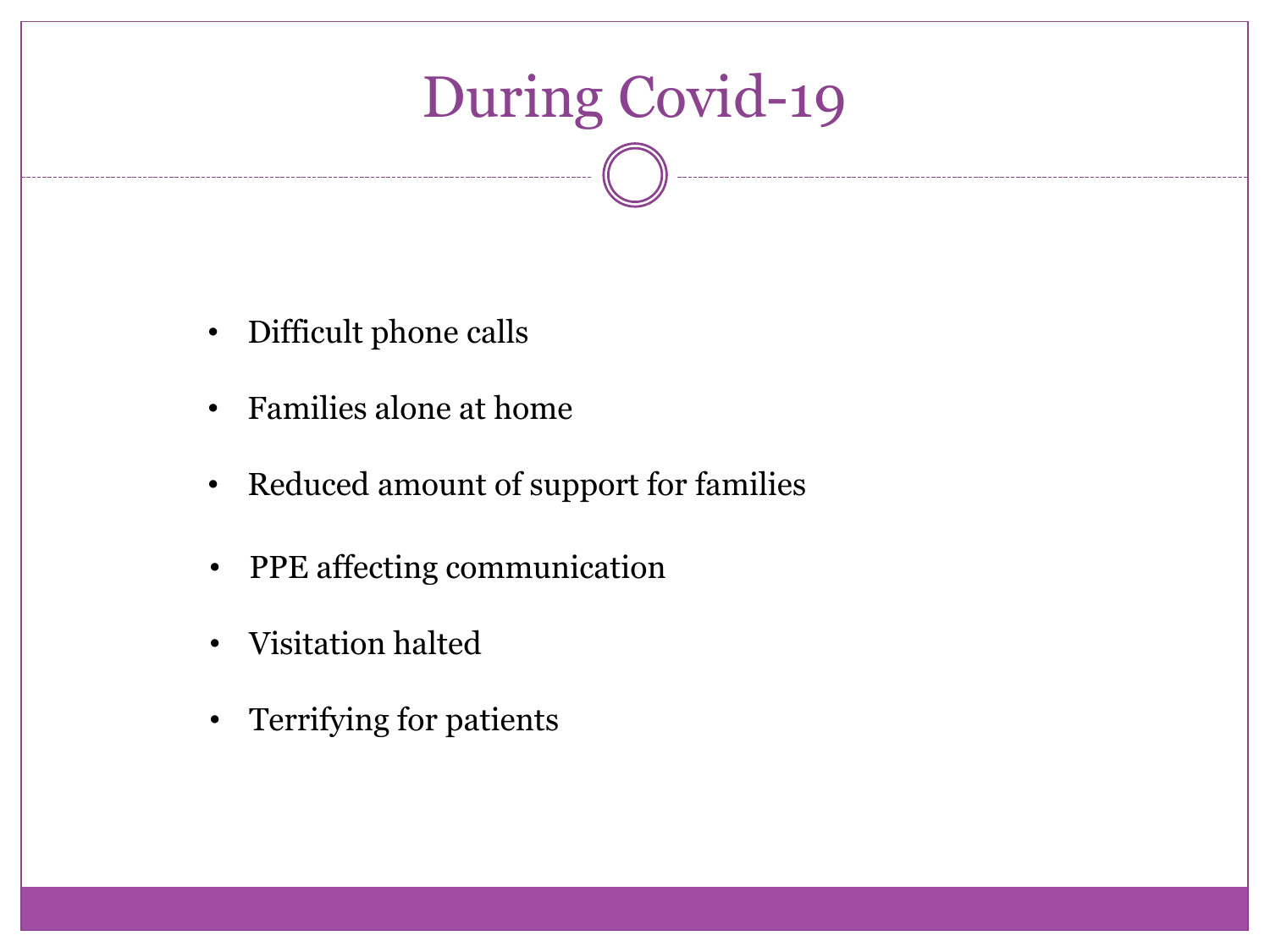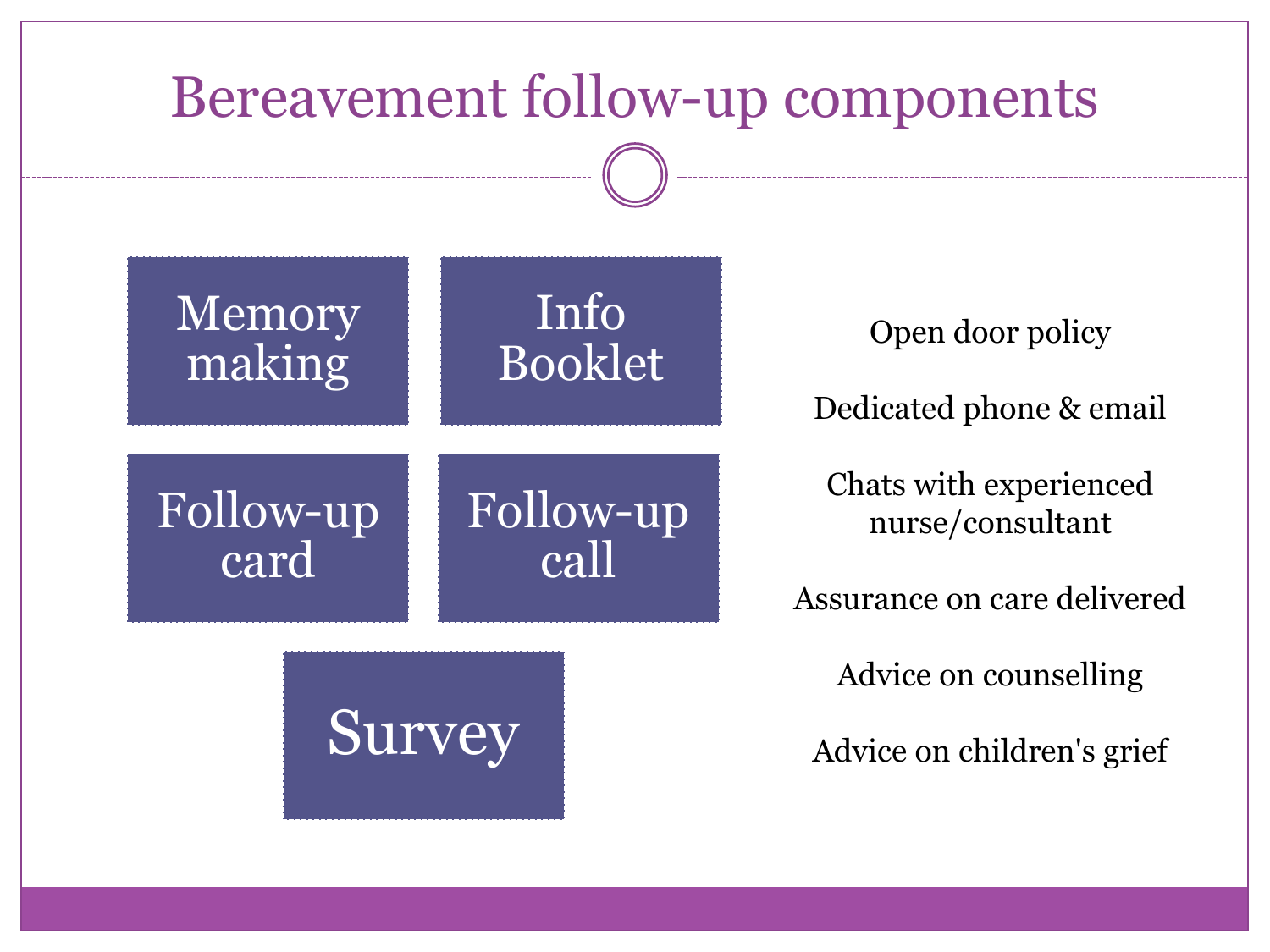• Suddenness of deaths are traumatising

- Highly "medicalised" deaths
- Families will develop questions over time
- Without follow-up, questions can go unanswered
	- Complicated grief & bereavement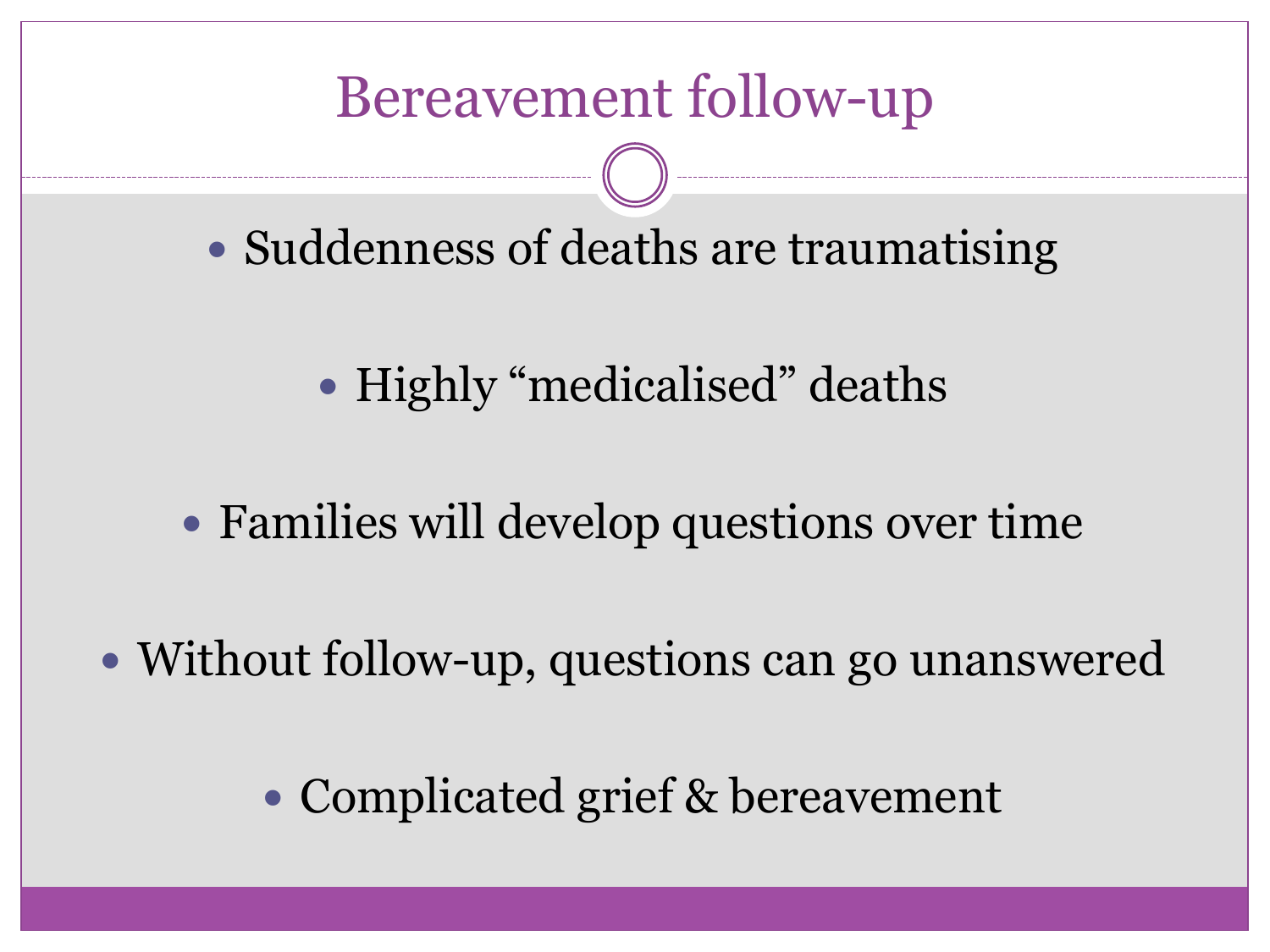#### Running a nurse-led service

#### **Benefits Limitations**

- Appropriate contact via dedicated number & email
- Chat to nurse or consultant familiar with case
- Lead nurse available running service
- Provide assurance that cannot be gained elsewhere
- Time limitations
- Inconsistencies
- Lack of knowledge of service due to high turnaround of nurses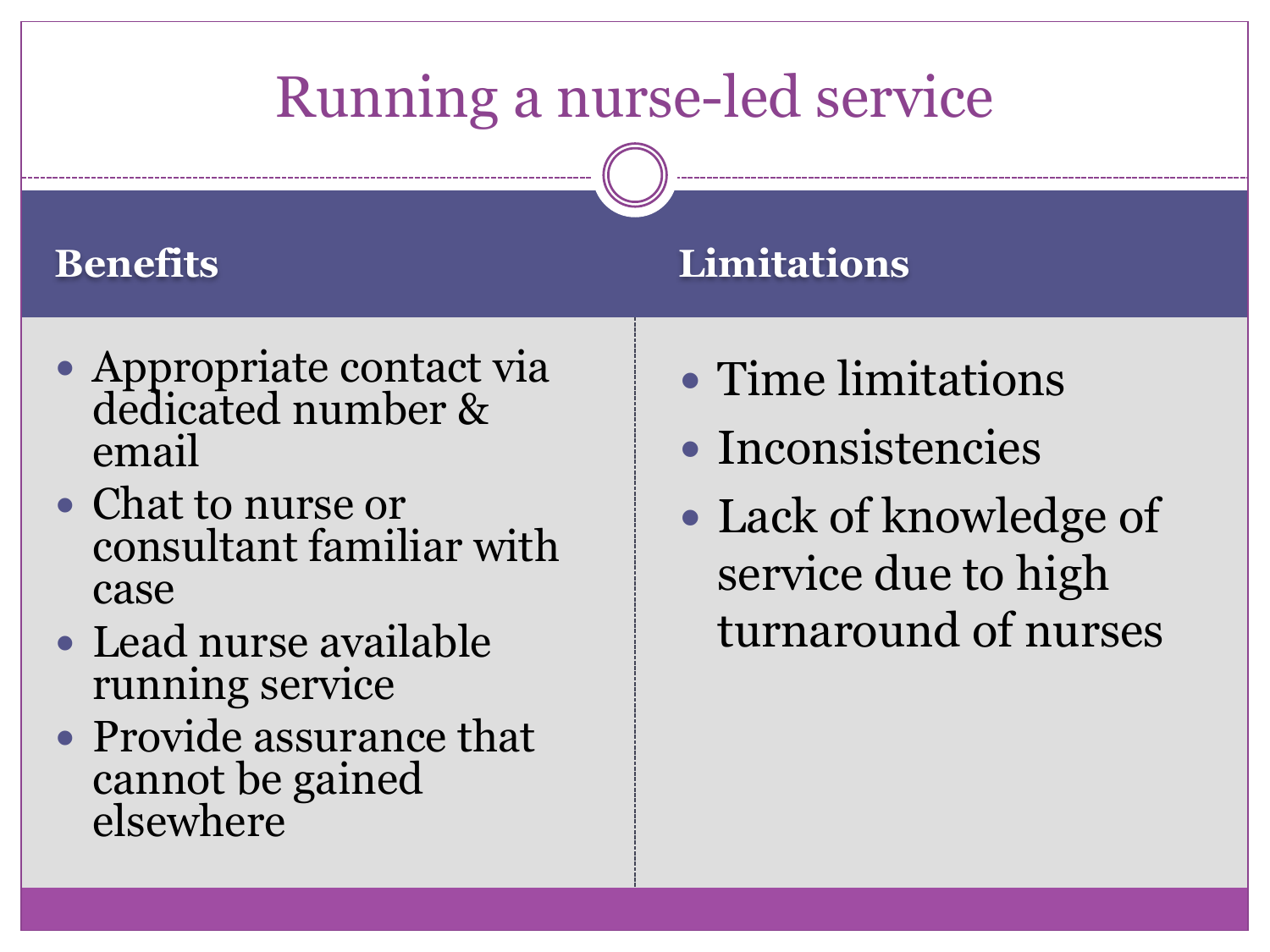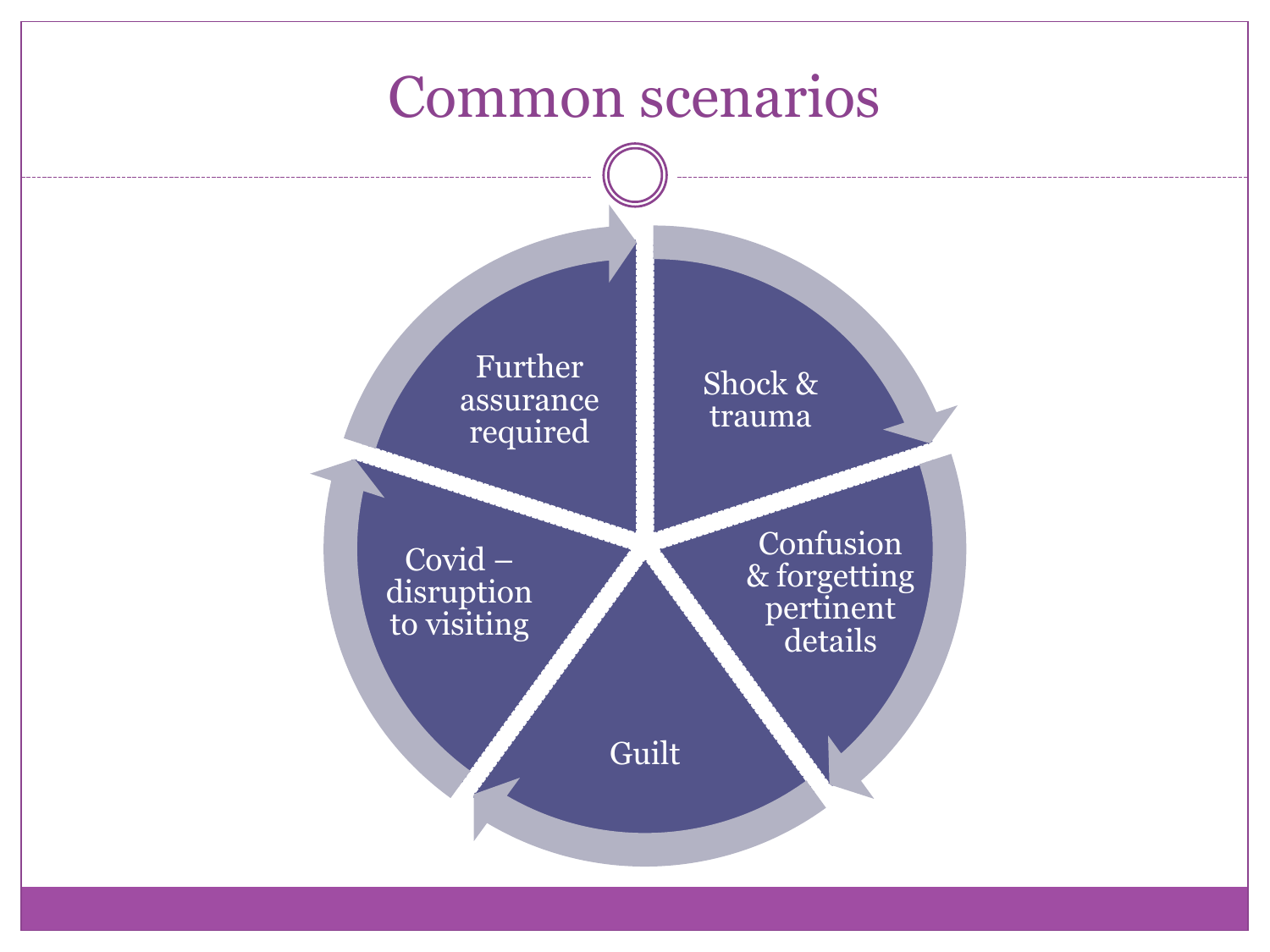It was a nice thought Feedback to send a card and bereavement details in card

It was nice to chat to a nurse who understood what I have been through

I was so shocked at the time of my husbands death I had forgotten most of the information I was given. I am so grateful that I could speak to someone to provide me with some clarity

It was so relieving to gain some clarity on my fathers death. I was so worried

> I didn't get to see my mum & dad in person before they died of Covid. It was helpful to gain assurance that they weren't in pain and they died peacefully

The card was gratefully received. It felt respectful and thoughtful

> I needed advice on counselling contacts for my children and I am glad I got in touch

The memory items will be treasured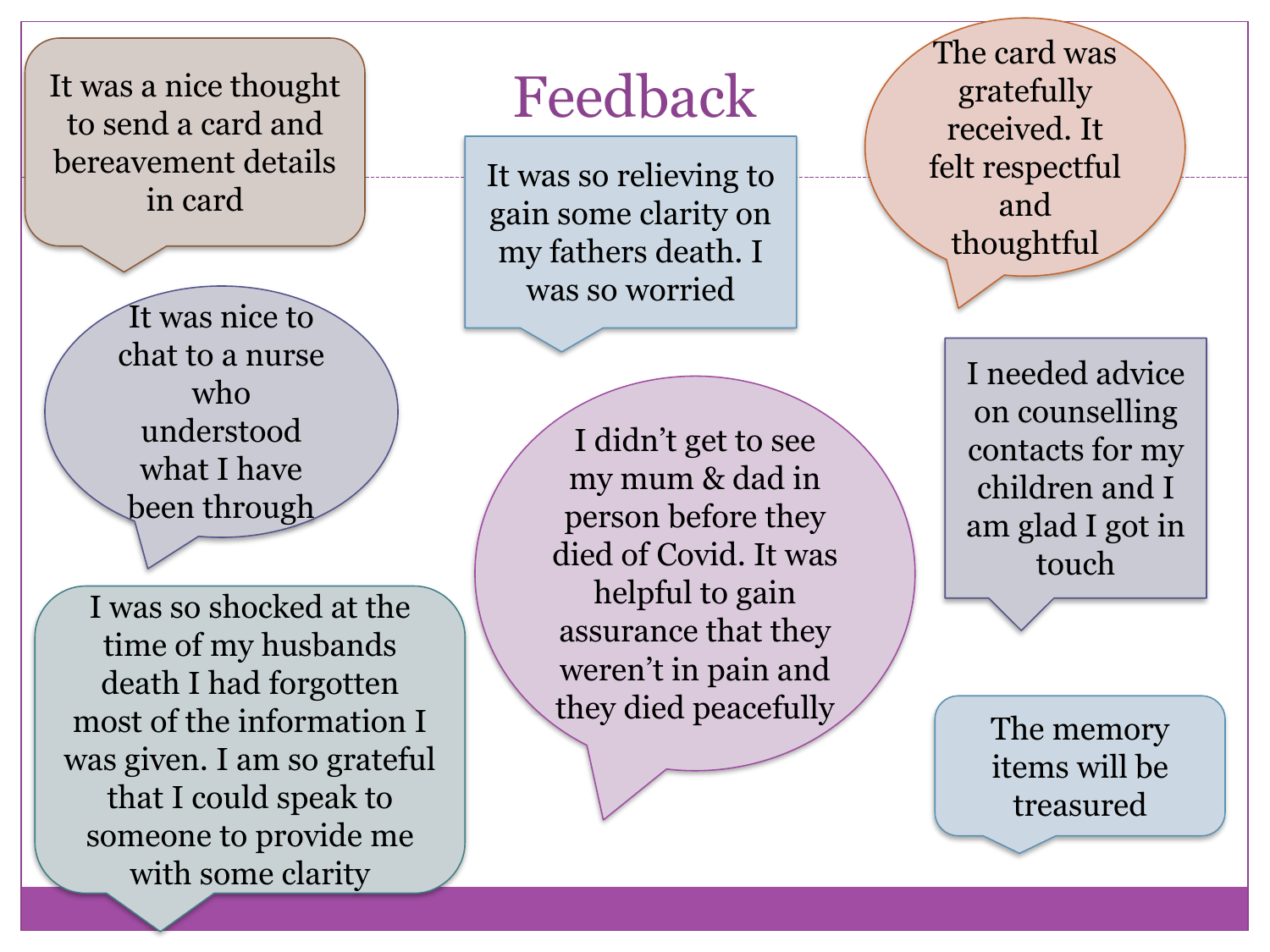# Scottish Partnership for Palliative Care QI Project **Building**<br>on the best

- RIE QI Team Lead: Janine Wilson
- RIE QI Team: Nazir Lone, Caroline Barker, Tina Macleod, Michelle McCool, Jakki Smith, Susan Somerville, Jess O'Keefe, Fiona Walker, Steph Cronin, Juliana Zapatero with sponsorship and guidance from Sarah Gossner and Louise Bell
- GRI QI Team: Joanne McPeake, Vivian Cummings
- Additional Support: Jane Whitehorn, Arlene Norton, Caroline Craig,
- Expert Advisors: Natalie Pattison, Kirsty Boyd, Karen McSorley